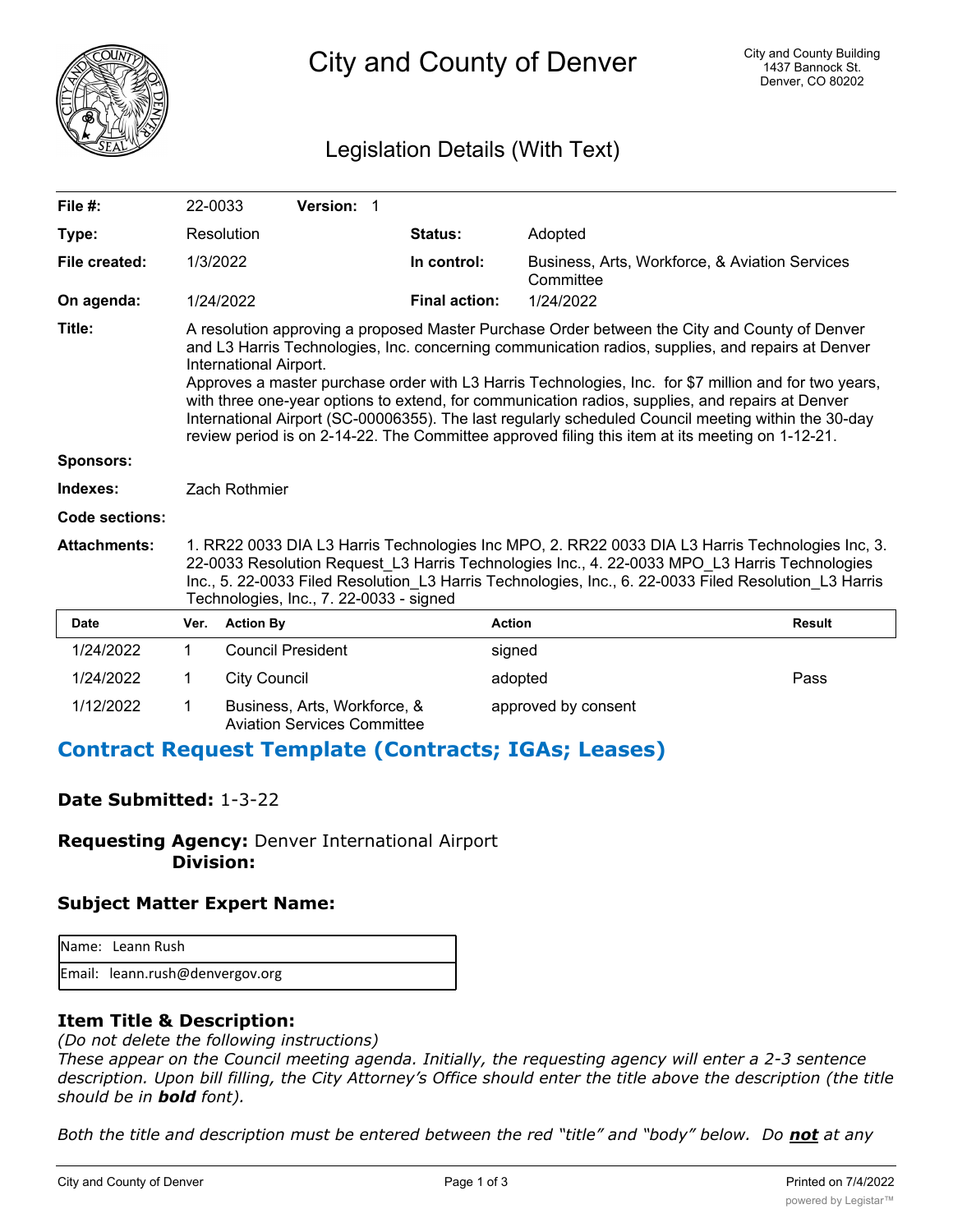*time delete the red "title" or "body" markers from this template.*

# **A resolution approving a proposed Master Purchase Order between the City and County of Denver and L3 Harris Technologies, Inc. concerning communication radios, supplies, and repairs at Denver International Airport.**

Approves a master purchase order with L3 Harris Technologies, Inc. for \$7 million and for two years, with three one-year options to extend, for communication radios, supplies, and repairs at Denver International Airport (SC-00006355). The last regularly scheduled Council meeting within the 30 day review period is on 2-14-22. The Committee approved filing this item at its meeting on 1-12-21.

**Affected Council District(s) or citywide?** Council District 11

**Contract Control Number:** SC-00006355

**Vendor/Contractor Name (including any "DBA"):** L3 Harris Technologies Inc.

#### **Type and Scope of services to be performed:**

This MPO is for DEN and is necessary for L3 Harris Technologies Inc., Communication Radios supplies and repairs. It allows DEN to order Radios needed to maintain communication. **Location (if applicable):**

### **WBE/MBE/DBE goals that were applied, if applicable (construction, design, Airport concession contracts):**

**Are WBE/MBE/DBE goals met (if applicable)?**

**Is the contract new/a renewal/extension or amendment?**

#### **Was this contractor selected by competitive process or sole source?**

Competitive process **For New contracts Term of initial contract:** 2 years

#### **Options for Renewal:**

**How many renewals (i.e. up to 2 renewals)?** 3 **Term of any renewals (i.e. 1 year each):** 1 year each

**Cost of initial contract term:** \$ 7,000,000.00

**Cost of any renewals:**

#### **Total contract value council is approving if all renewals exercised:**

#### **For Amendments/Renewals Extensions:**

**Is this a change to cost/pricing; length of term; terms unrelated to time or price (List all that apply)?**